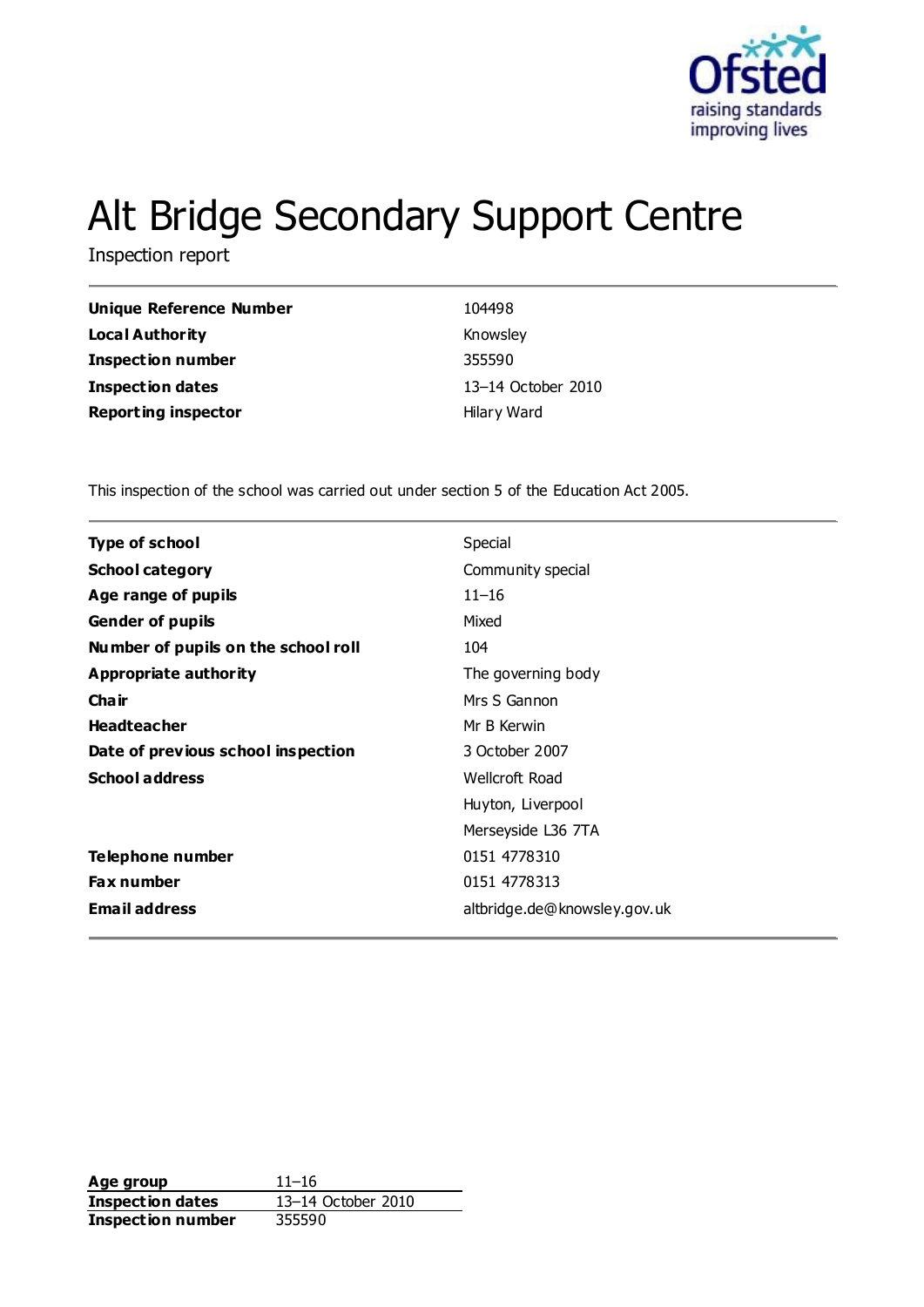The Office for Standards in Education, Children's Services and Skills (Ofsted) regulates and inspects to achieve excellence in the care of children and young people, and in education and skills for learners of all ages. It regulates and inspects childcare and children's social care, and inspects the Children and Family Court Advisory Support Service (Cafcass), schools, colleges, initial teacher training, work-based learning and skills training, adult and community learning, and education and training in prisons and other secure establishments. It assesses council children's services, and inspects services for looked after children, safeguarding and child protection.

Further copies of this report are obtainable from the school. Under the Education Act 2005, the school must provide a copy of this report free of charge to certain categories of people. A charge not exceeding the full cost of reproduction may be made for any other copies supplied.

If you would like a copy of this document in a different format, such as large print or Braille, please telephone 0300 1234 234, or email **[enquiries@ofsted.gov.uk](mailto:enquiries@ofsted.gov.uk)**.

You may copy all or parts of this document for non-commercial educational purposes, as long as you give details of the source and date of publication and do not alter the documentation in any way.

To receive regular email alerts about new publications, including survey reports and school inspection reports, please visit our website and go to 'Subscribe'.

Royal Exchange Buildings St Ann's Square Manchester M2 7LA T: 0300 1234 234 Textphone: 0161 618 8524 E: **[enquiries@ofsted.gov.uk](mailto:enquiries@ofsted.gov.uk)**

W: **[www.ofsted.gov.uk](http://www.ofsted.gov.uk/)**

© Crown copyright 2010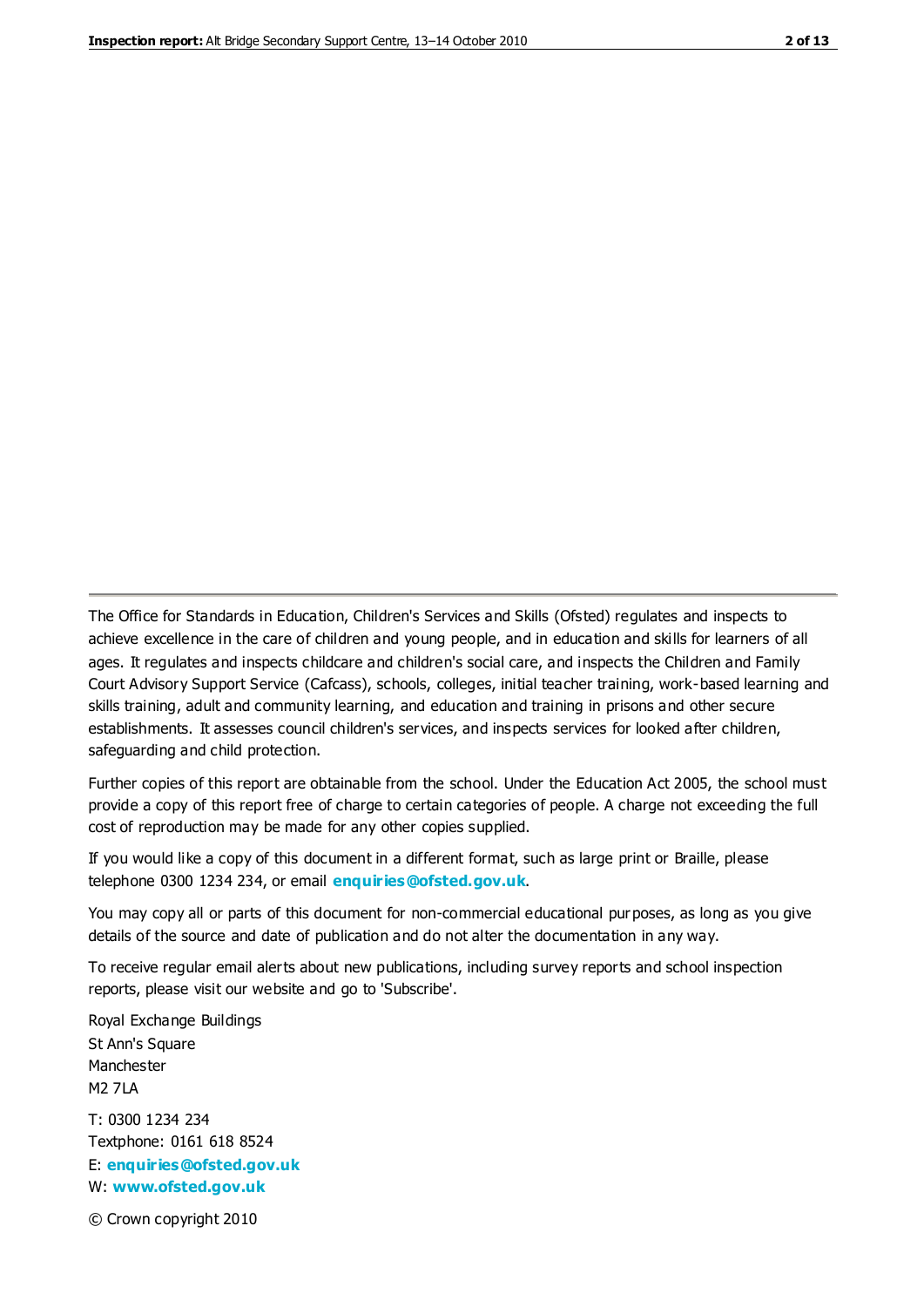# **Introduction**

This inspection was carried out by two additional inspectors. The inspectors visited all class groups, observing 18 lessons taught by a total of 17 teachers. They met with a group of students, members of the governing body, senior managers and held discussions with other staff. They observed the school's work, looked at students' books and at a range of documentation including school policies, assessment data and records,-students' welfare and safeguarding information, curriculum planning and records celebrating recent work of the school. The inspectors analysed the 25 questionnaires returned by parents and carers.

The inspection team reviewed many aspects of the school's work. It looked in detail at a number of key areas:

- How well assessment information is used to plan lessons that meet all students' needs.
- The impact of the curriculum on students' future economic well-being.
- How well students are cared for and supported.
- The contribution of partnerships to students' outcomes.

# **Information about the school**

Alt Bridge Secondary Support Centre is larger than average for a community special school. It provides for students with an increasingly complex range of special educational needs and/or disabilities, including moderate and specific learning difficulties and speech, language and communication difficulties. Recently, more students have been admitted with social, emotional and behavioural difficulties. Since the last inspection, the school has established a base to meet the specific needs of higher-achieving students with autistic spectrum conditions.

The proportion of students known to be eligible for free school meals is above average. The school population is almost exclusively of White British backgrounds and boys outnumber girls by almost 4:1. All students have a statement of special educational needs and 10 students are in the care of the local authority.

At the time of the last inspection, the school was unsure of its future during a period when special educational needs and/or disabilities provision was being reviewed in the local authority. This was temporarily resolved in the summer term of 2009.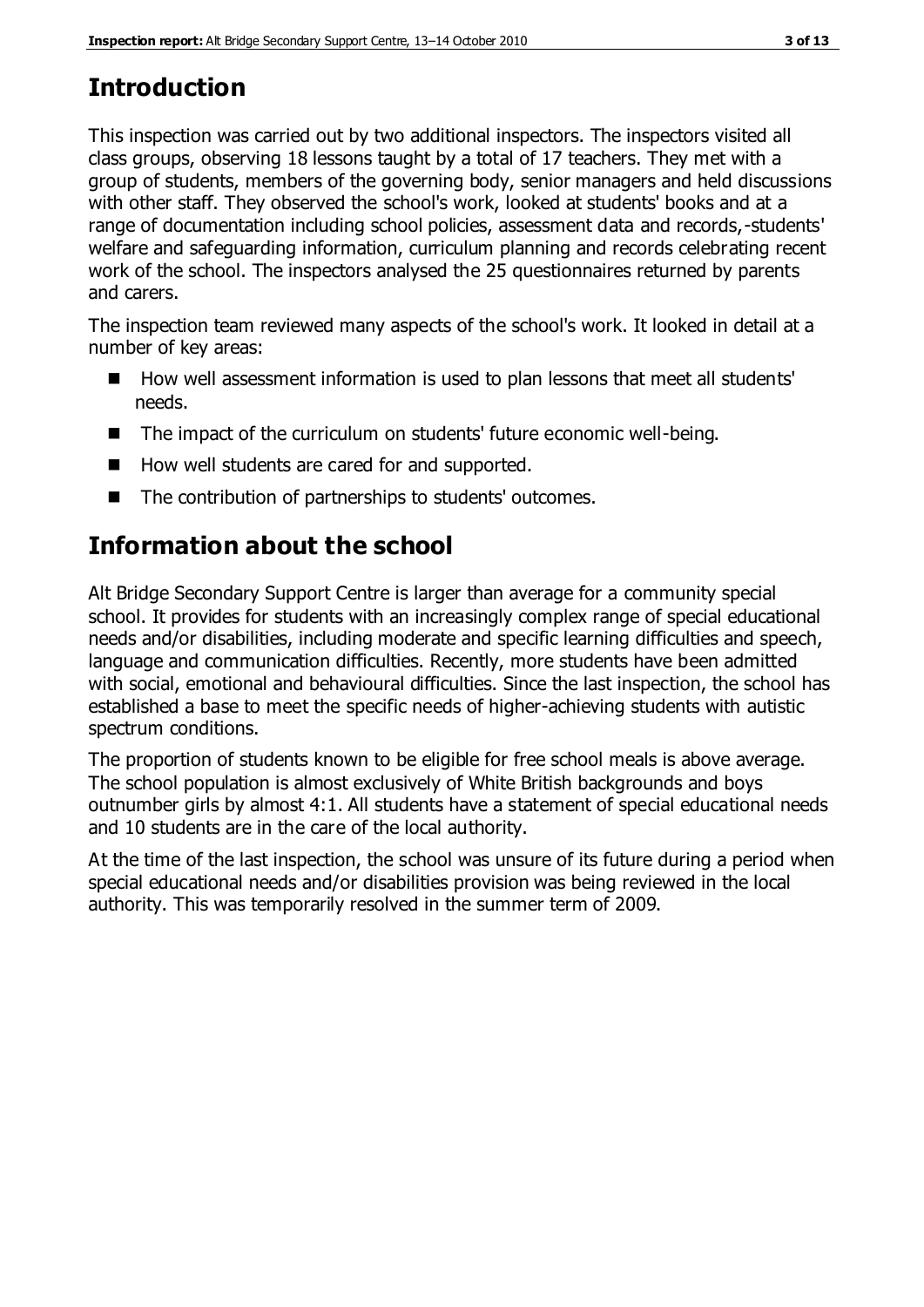## **Inspection judgements**

| Overall effectiveness: how good is the school?  |  |
|-------------------------------------------------|--|
| The school's capacity for sustained improvement |  |

#### **Main findings**

This outstanding school is a very happy learning community. Since its last inspection, it has built on its strengths and further improved the quality of education and care for its students. Self-evaluation is highly effective, giving leaders an extremely good understanding of the school's strengths and areas for development. Senior leaders have very high expectations for the students and this ambition is conveyed to and shared by all staff and the governing body. As a result of these shared aspirations, an exceptionally clear vision for the school's future and leaders' record of sustaining improvement, the school has an outstanding capacity to improve further.

Students enjoy coming to school and make good progress in their learning and outstanding progress in their spiritual, moral, social and cultural development. This is as a result of the effective teaching and of the excellent care, guidance and support students receive. Students make outstanding progress in communication and literacy and very good progress in science, and information and communication technology. Their development of numeracy skills, while good overall, is less well developed. Arrangements for safeguarding students are exemplary and students feel safe at all times. They are known very well as individuals and their differing needs are respected and supported. The school works very closely with students' families and this success was reflected in parents' and carers' responses to the inspection questionnaire.

The excellent curriculum provides a wealth of opportunities which engage and motivate students, including a very successful programme in partnership with the local college of further education. It is fundamental to the school that all students should have equal opportunities to experience the joy of success and hence, a wide and ever-increasing range of accreditation opportunities is offered to each of them. The school works extremely positively with other organisations in the wider community and has established productive partnerships with, for example, schools, colleges, employers, voluntary and faith groups, all of which enhance students' experiences and help to prepare them for their future.

## **What does the school need to do to improve further?**

**Ensure that students' progress in mathematics is as good as that in literacy, by** providing more opportunities in lessons for students to apply their existing mathematical skills and for them to develop new mathematical skills more rapidly.

#### **Outcomes for individuals and groups of pupils 2**

| ۰,<br>٠ |  |
|---------|--|
| . .     |  |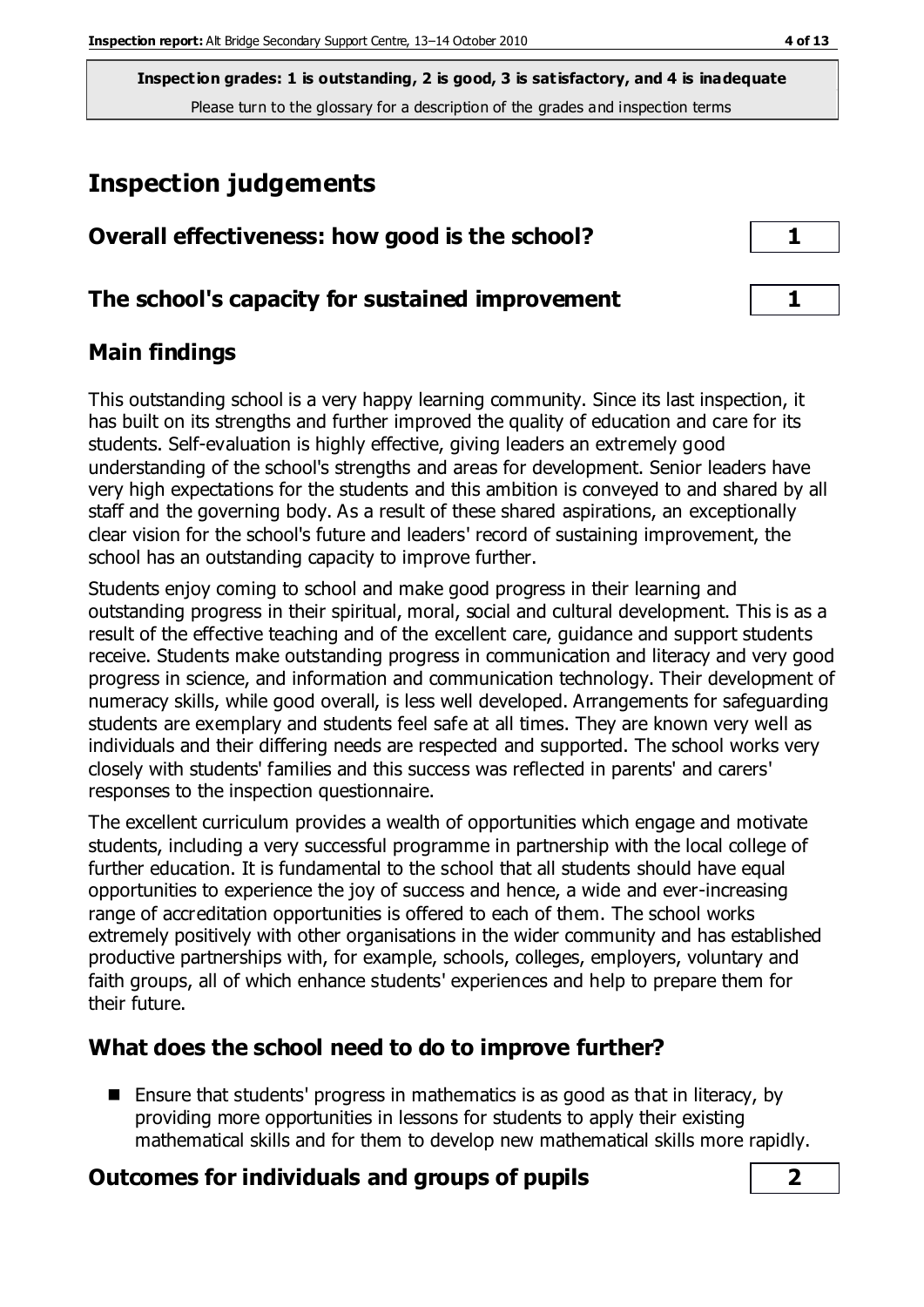All groups of students, including the relatively small number of girls, make good progress as they move through the school. Due to their complex special educational needs, students are unlikely to attain levels reached by students of a similar age nationally. Discussions with students, analysis of their books, and work in lessons, show that they have a clear understanding of their own progress. They behave very well in lessons and cooperate with each other and with staff to willingly complete tasks. Most achieve outstandingly well in literacy and very well in science and information and communication technology, but their understanding of the use and application of mathematics is not at the same high level. Overall, attainment is rising year-on-year. Leavers enjoy achieving an increasing range of external awards and last year, all but one student went on to continue their education at the local further education college. All Year 10 and 11 students enjoy a vocational studies programme and inclusion in accredited courses at college and gain, for example, National Vocational Qualification (NVQ) certificates. They acquire business skills by taking part in enterprise activities, such as setting up a company, in which staff and parents and carers can invest and receive dividends, to produce and market greetings cards. The gardening club has raffled an organic vegetable box to raise funds to re-invest in their enterprise.

Students with autistic spectrum conditions develop good social and communication skills through the well-planned programmes offered to them in the new base. These reduce students' anxiety, contributing effectively to their emotional well-being and enabling them to participate more effectively in their learning.

Students gain the confidence to give presentations and win awards. For example, they used multi-media effectively to produce a DVD on 'the politics of the playground,' which won the Tate Liverpool School's Turner Prize, in competition with mainstream schools from across the North West. They make very useful contributions to the community, for example, making a DVD for future students, which tell them about life in the school and by raising funds for national and global charities. In particular, students collect money weekly to sponsor a child in an underdeveloped country and learn about the life there. The school council has made successful proposals for improving provision, has raised funds for providing benches and bike racks and contributed to a travel plan to improve safety. Students apply their excellent understanding of moral, social and cultural issues to their learning and daily life. In a history lesson about life during the Second World War, a student observed that 'people had to make difficult choices'. Students demonstrate their readiness to adopt healthy lifestyles, for example, by willingly participating in a range of sporting and physical activity, sometimes with other schools and clubs.

Attendance of the very large majority of students is good and the school has successfully taken measures to motivate some students who have not attended in previous settings.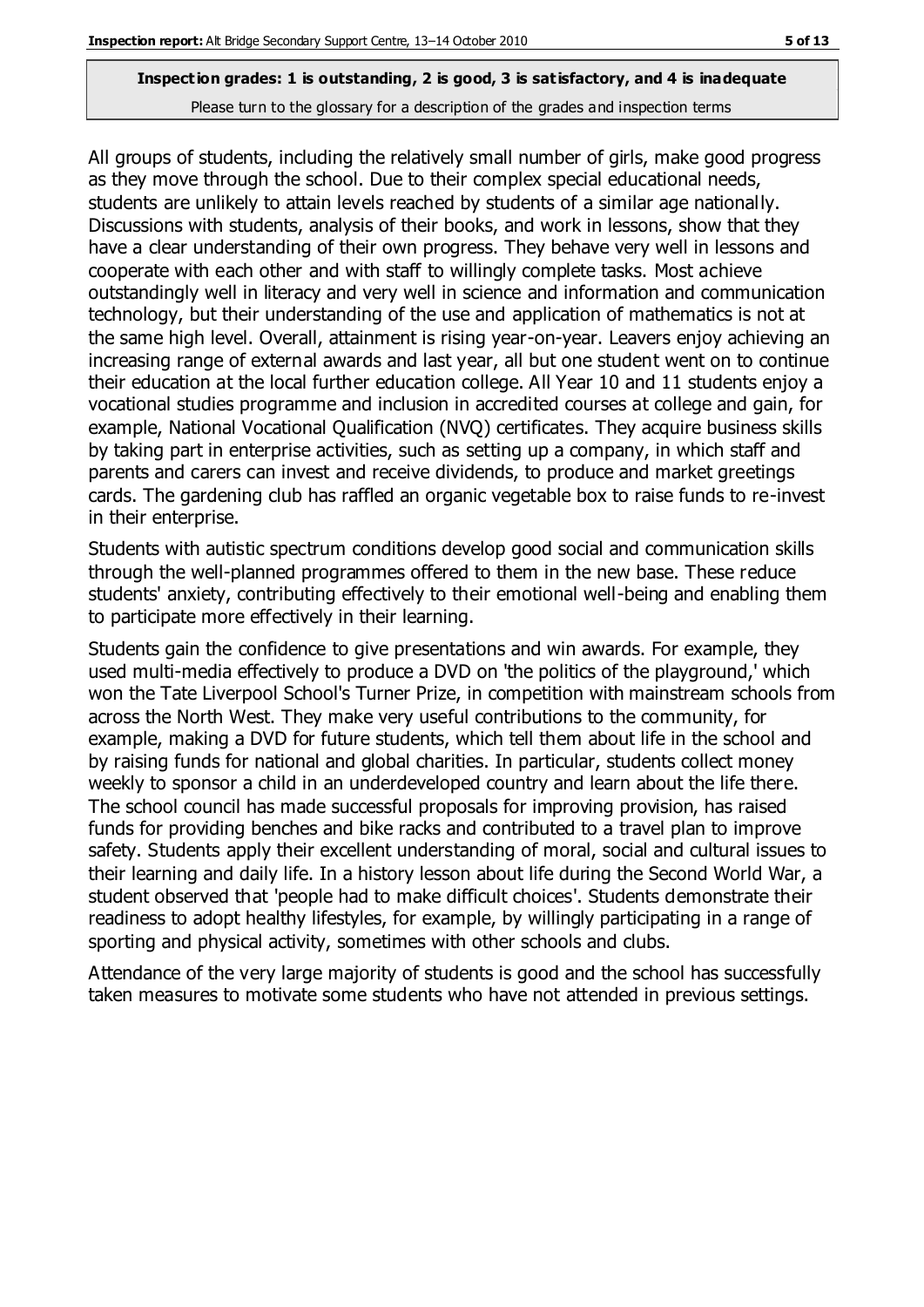**Inspection grades: 1 is outstanding, 2 is good, 3 is satisfactory, and 4 is inadequate**

Please turn to the glossary for a description of the grades and inspection terms

#### These are the grades for pupils' outcomes

| Pupils' achievement and the extent to which they enjoy their learning                                                     | $\overline{\mathbf{2}}$ |
|---------------------------------------------------------------------------------------------------------------------------|-------------------------|
| Taking into account:<br>Pupils' attainment <sup>1</sup>                                                                   | $\ast$                  |
| The quality of pupils' learning and their progress                                                                        | $\mathcal{P}$           |
| The quality of learning for pupils with special educational needs and/or disabilities<br>and their progress               | $\mathfrak{p}$          |
| The extent to which pupils feel safe                                                                                      | 1                       |
| Pupils' behaviour                                                                                                         | 2                       |
| The extent to which pupils adopt healthy lifestyles                                                                       | 2                       |
| The extent to which pupils contribute to the school and wider community                                                   | 1                       |
| The extent to which pupils develop workplace and other skills that will contribute to<br>their future economic well-being | $\overline{\mathbf{2}}$ |
| Taking into account:<br>Pupils' attendance <sup>1</sup>                                                                   | 3                       |
| The extent of pupils' spiritual, moral, social and cultural development                                                   | 1                       |

<sup>1</sup> The grades for attainment and attendance are: 1 is high; 2 is above average; 3 is broadly average; and 4 is low

\* In some special schools inspectors do not make a judgement about attainment in relation to expectations of the pupils' age.

#### **How effective is the provision?**

Teachers and support assistants know the students very well and have high expectations for what they can achieve. Teaching in mathematics is not consistently as effective as in other subjects because students do not always move on to new work quickly enough or have sufficient opportunities to practise their skills. Teachers use lessons and pastoral sessions very successfully to remind students how well they are doing and what they need to do to improve further. Students contribute to the evaluation of their own work. The school has recently introduced a different assessment framework and teachers are already using the information gathered from this in their planning, matching tasks and activities well to students' abilities. There is a 'can-do' ethos in the school with constant encouragement of students to raise their self-esteem and to enable them to enjoy success.

The rich curriculum provides excellent opportunities for students' learning and personal development and for them to enjoy a variety of exciting experiences. Information and communication technology and other stimulating resources enhance learning consistently well. Varied programmes engage students' interest and support their different learning needs highly effectively. This is evident, for example, in the social and communication programmes, which have been recently developed for students with autistic spectrum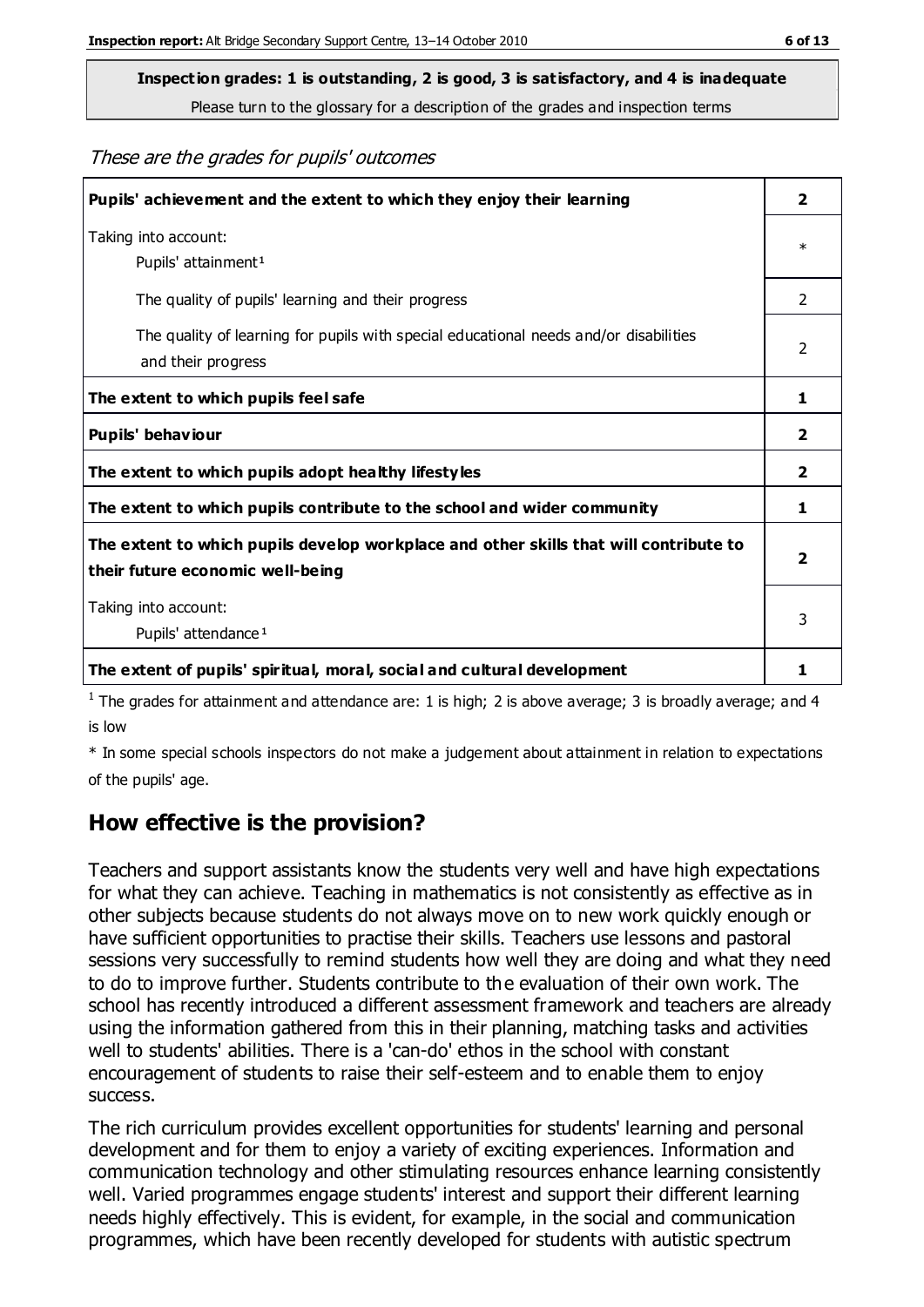conditions and which have been found to benefit other students too. An extensive range of enrichment activities include highly motivating visits into the community and visitors into the school, linked closely to the topics students are studying. Where it is appropriate, the school encourages the inclusion of parents and carers in these sessions. Students in Years 10 and 11, who access the collegiate programme, begin with a carousel of taster sessions so that they can select an accredited course of their choice, for example, building construction, food technology or car maintenance, leading to an NVQ or Entry Level qualification.

Care procedures are outstanding and show that all students matter greatly as individuals. The excellent relationships between staff, students and their families are highly effective in ensuring students' welfare, for example, as they join or leave the school. Relationships are built on trust and mutual respect and on an individual approach to meeting students' emotional and physical needs. Parents and carers appreciate the contact that they have with the school and the support it provides when they need it. Attendance is monitored rigorously with firm, sensitive and effective action taken when necessary.

| The quality of teaching                                                                                    |  |
|------------------------------------------------------------------------------------------------------------|--|
| Taking into account:<br>The use of assessment to support learning                                          |  |
| The extent to which the curriculum meets pupils' needs, including, where relevant,<br>through partnerships |  |
| The effectiveness of care, guidance and support                                                            |  |

These are the grades for the quality of provision

## **How effective are leadership and management?**

Leaders' aspirations and ambition to provide the very best for students is central to this school and has motivated staff during a long period of uncertainty about the school's future. Leaders have continued, not only to maintain, but to raise achievement and the quality of care, for example, by the introduction of refined assessment procedures and by extending accreditation opportunities. All staff feel very involved in decisions about the school's improvement and as a consequence, they all share the same vision and high expectations. Middle managers conscientiously fulfil their responsibilities and are very effective in planning improvements to meet students' changing needs. The headteacher has a very accurate view of the quality of teaching and learning and the members of the senior leadership team have taken effective steps to improve the quality of teaching overall. They are aware of the strengths of teaching and where more improvement is needed and share these with all staff and the governing body.

Good governance based on training, skills and knowledge, gained from well- organised systems and reports, ensure that the governing body is well informed. Individual members of the governing body are highly effective in supporting and challenging school leaders, but a few are still developing the knowledge and skills needed to be able to hold leaders fully to account.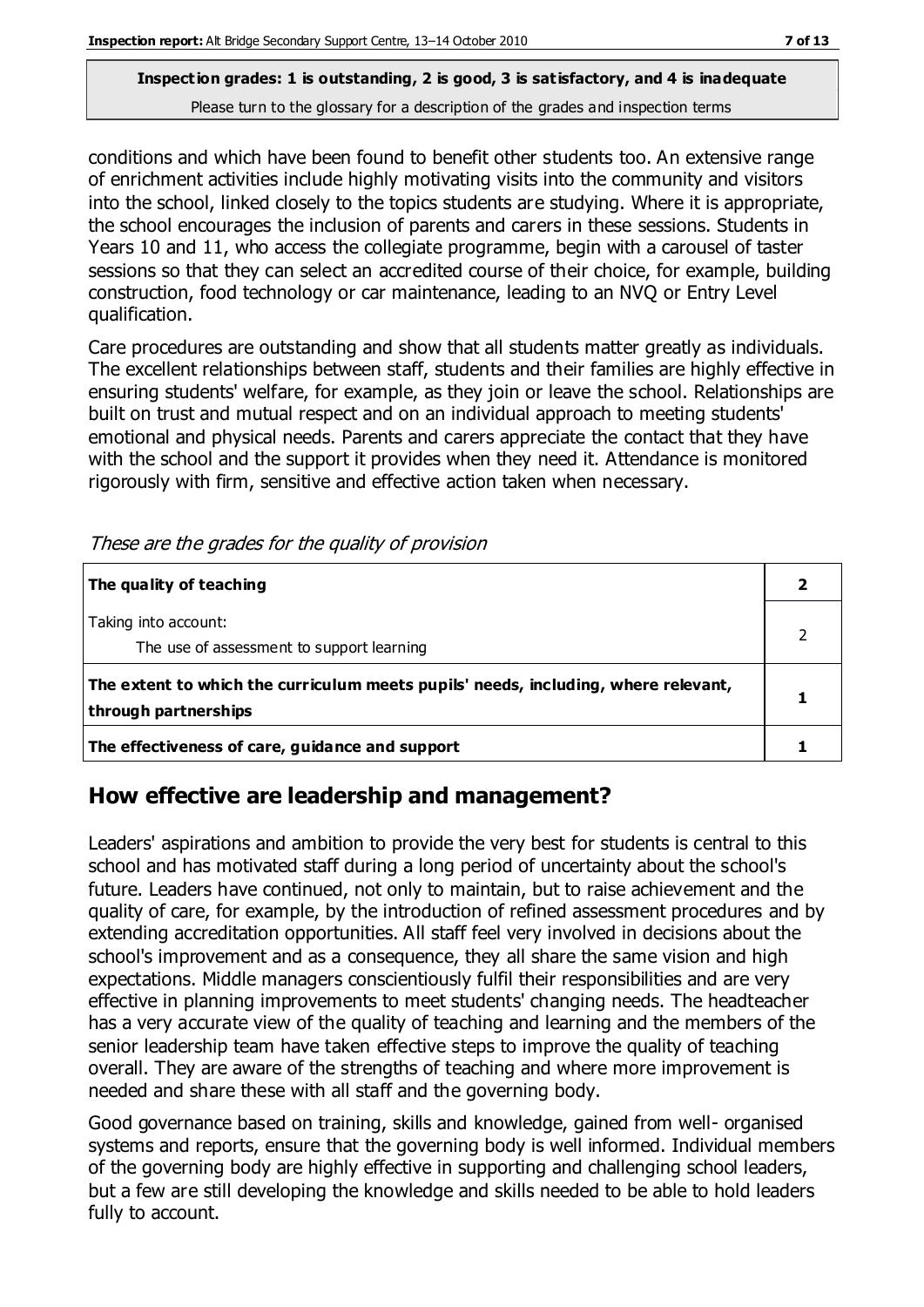Equality of opportunity for all students underpins all the school's work. For example, conscious that girls form a minority group, the school has developed a health programme and clubs to meet their particular needs. Safeguarding arrangements are also outstanding. All staff receive high-level training and understand and fulfil their responsibilities to protect vulnerable young people exceptionally well.

The school has taken steps to audit its involvement in the wider community and in the impact of its work to promote community cohesion. It has developed excellent partnerships with a range of statutory and voluntary agencies and other community groups which have greatly enhanced curricular opportunities and welfare support for students. Relationships with parents and carers are outstanding and it is clear that they feel very well informed and well supported by the school. The school goes the extra mile to encourage parents' and carers' involvement in school activities. It provides good value for money.

| These are the grades for leadership and management |  |  |  |
|----------------------------------------------------|--|--|--|
|----------------------------------------------------|--|--|--|

| The effectiveness of leadership and management in embedding ambition and driving<br><i>improvement</i>                                                           |                |
|------------------------------------------------------------------------------------------------------------------------------------------------------------------|----------------|
| Taking into account:<br>The leadership and management of teaching and learning                                                                                   | 2              |
| The effectiveness of the governing body in challenging and supporting the<br>school so that weaknesses are tackled decisively and statutory responsibilities met | $\overline{2}$ |
| The effectiveness of the school's engagement with parents and carers                                                                                             | 1              |
| The effectiveness of partnerships in promoting learning and well-being                                                                                           | 1              |
| The effectiveness with which the school promotes equality of opportunity and tackles<br>discrimination                                                           | 1              |
| The effectiveness of safeguarding procedures                                                                                                                     | 1              |
| The effectiveness with which the school promotes community cohesion                                                                                              | $\mathbf{2}$   |
| The effectiveness with which the school deploys resources to achieve value for money                                                                             |                |

## **Views of parents and carers**

The vast majority of parents and carers who responded to the inspection questionnaire were overwhelmingly positive in their views of the school. They are very pleased with the progress their children are making and with the high quality care and support they receive. The inspection findings fully support this view. There were one or two concerns expressed about homework and about the provision of disabled toilets, but the inspectors found no evidence to endorse these views. Several parents and carers expressed appreciation for the support the school had given to the families.

Typical comments were, 'Alt Bridge is a brilliant school; my son started in September and within a month has made great progress', and another, 'The pastoral support from the school is excellent and it's a very welcoming environment for parents'.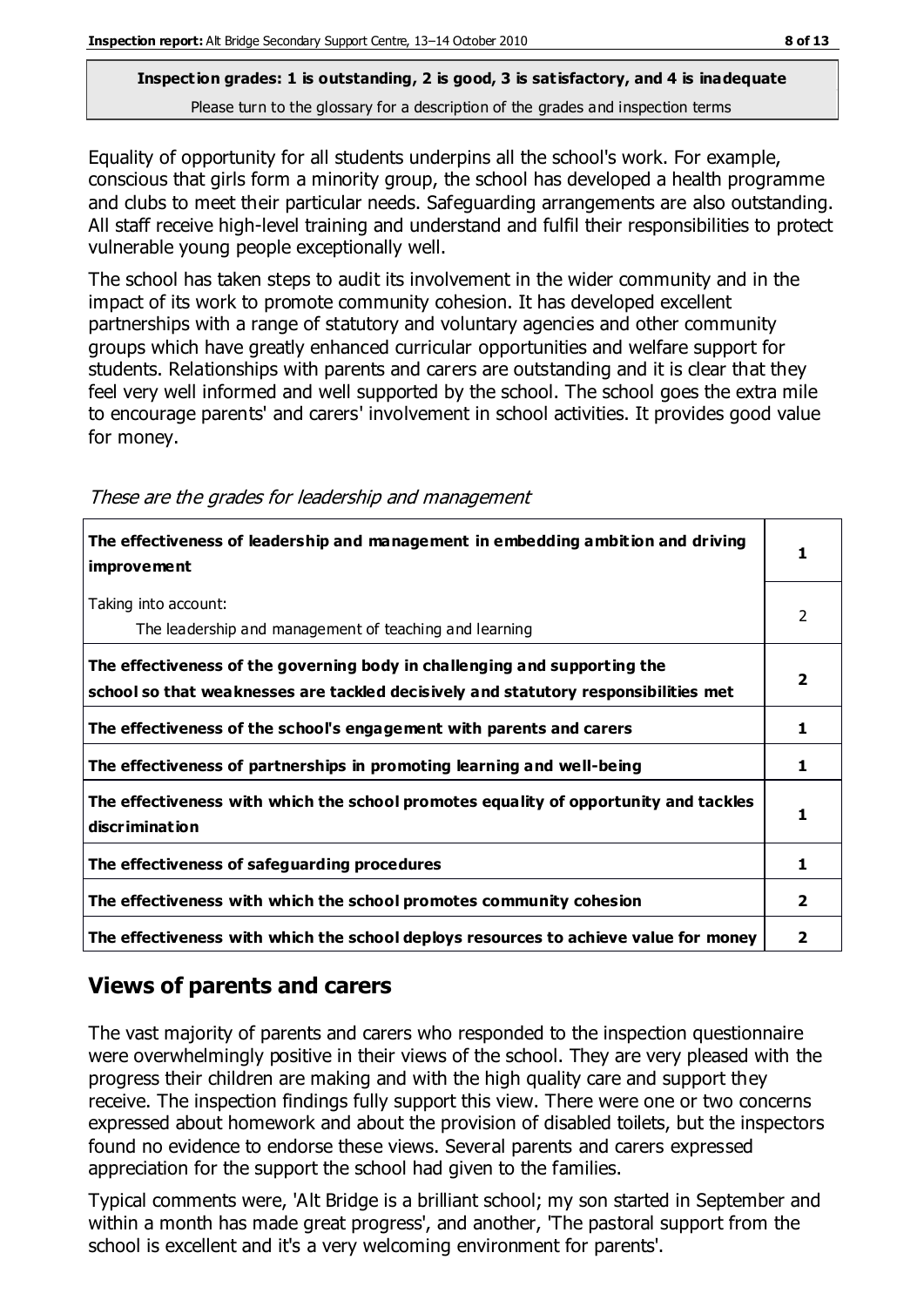#### **Responses from parents and carers to Ofsted's questionnaire**

Ofsted invited all the registered parents and carers of pupils registered at Alt Bridge Secondary Support Centre to complete a questionnaire about their views of the school.

In the questionnaire, parents and carers were asked to record how strongly they agreed with 13 statements about the school.

The inspection team received 25 completed questionnaires by the end of the on-site inspection. In total, there are 104 pupils registered at the school.

| <b>Statements</b>                                                                                                                                                                                                                                       | <b>Strongly</b><br>agree |               | <b>Agree</b>   |               | <b>Disagree</b> |               | <b>Strongly</b><br>disagree |               |
|---------------------------------------------------------------------------------------------------------------------------------------------------------------------------------------------------------------------------------------------------------|--------------------------|---------------|----------------|---------------|-----------------|---------------|-----------------------------|---------------|
|                                                                                                                                                                                                                                                         | <b>Total</b>             | $\frac{0}{0}$ | <b>Total</b>   | $\frac{0}{0}$ | <b>Total</b>    | $\frac{0}{0}$ | <b>Total</b>                | $\frac{0}{0}$ |
| My child enjoys school                                                                                                                                                                                                                                  | 16                       | 64            | $\overline{7}$ | 28            | $\overline{2}$  | 8             | $\mathbf 0$                 | $\mathbf 0$   |
| The school keeps my child<br>safe                                                                                                                                                                                                                       | 20                       | 80            | 5              | 20            | 0               | 0             | $\mathbf 0$                 | $\mathbf 0$   |
| My school informs me about<br>my child's progress                                                                                                                                                                                                       | 17                       | 68            | 6              | 24            | $\overline{2}$  | 8             | $\mathbf 0$                 | $\mathbf 0$   |
| My child is making enough<br>progress at this school                                                                                                                                                                                                    | 19                       | 76            | 5              | 20            | $\mathbf{1}$    | 4             | 0                           | $\mathbf 0$   |
| The teaching is good at this<br>school                                                                                                                                                                                                                  | 18                       | 72            | $\overline{7}$ | 28            | 0               | 0             | $\mathbf{0}$                | $\mathbf 0$   |
| The school helps me to<br>support my child's learning                                                                                                                                                                                                   | 19                       | 76            | 6              | 24            | 0               | 0             | 0                           | $\mathbf 0$   |
| The school helps my child to<br>have a healthy lifestyle                                                                                                                                                                                                | 17                       | 68            | $\overline{7}$ | 28            | 0               | 0             | $\mathbf 0$                 | $\mathbf 0$   |
| The school makes sure that<br>my child is well prepared for<br>the future (for example<br>changing year group,<br>changing school, and for<br>children who are finishing<br>school, entering further or<br>higher education, or entering<br>employment) | 17                       | 68            | 8              | 32            | $\mathbf 0$     | 0             | $\mathbf 0$                 | $\mathbf 0$   |
| The school meets my child's<br>particular needs                                                                                                                                                                                                         | 18                       | 72            | 5              | 20            | 0               | 0             | $\mathbf 0$                 | $\mathbf 0$   |
| The school deals effectively<br>with unacceptable behaviour                                                                                                                                                                                             | 18                       | 72            | $\overline{7}$ | 28            | 0               | 0             | 0                           | $\pmb{0}$     |
| The school takes account of<br>my suggestions and concerns                                                                                                                                                                                              | $17$                     | 68            | 7              | 28            | 1               | 4             | 0                           | 0             |
| The school is led and<br>managed effectively                                                                                                                                                                                                            | 20                       | 80            | 5              | 20            | $\mathbf 0$     | 0             | $\mathbf 0$                 | $\mathbf 0$   |
| Overall, I am happy with my<br>child's experience at this<br>school                                                                                                                                                                                     | 19                       | 76            | 6              | 24            | 0               | 0             | $\mathbf 0$                 | $\mathbf 0$   |

The table above summarises the responses that parents and carers made to each statement. The percentages indicate the proportion of parents and carers giving that response out of the total number of completed questionnaires. Where one or more parents and carers chose not to answer a particular question, the percentages will not add up to 100%.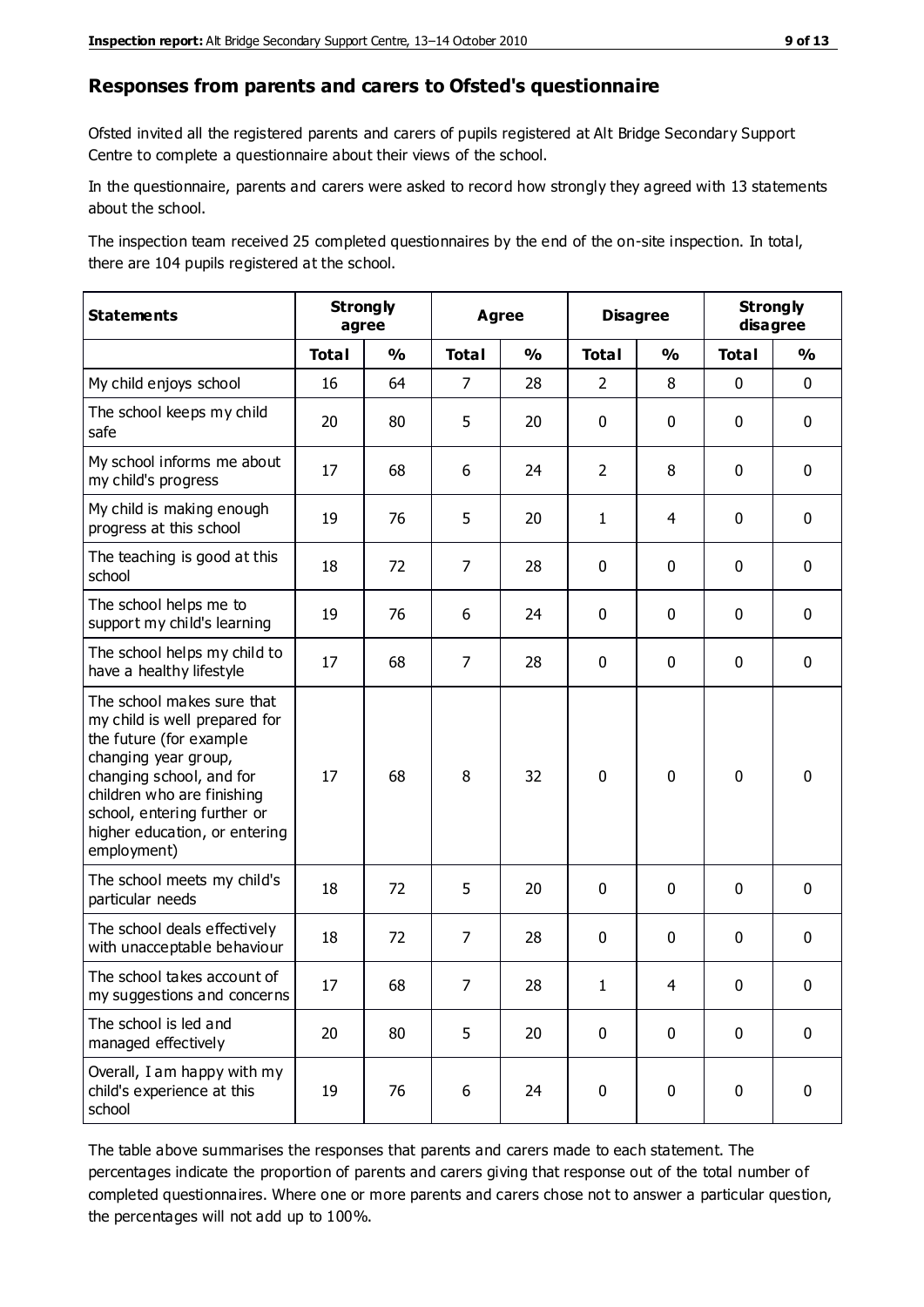## **Glossary**

| Grade   | <b>Judgement</b> | <b>Description</b>                                                                                                                                                                                                            |
|---------|------------------|-------------------------------------------------------------------------------------------------------------------------------------------------------------------------------------------------------------------------------|
| Grade 1 | Outstanding      | These features are highly effective. An outstanding school<br>provides exceptionally well for all its pupils' needs.                                                                                                          |
| Grade 2 | Good             | These are very positive features of a school. A school that<br>is good is serving its pupils well.                                                                                                                            |
| Grade 3 | Satisfactory     | These features are of reasonable quality. A satisfactory<br>school is providing adequately for its pupils.                                                                                                                    |
| Grade 4 | Inadequate       | These features are not of an acceptable standard. An<br>inadequate school needs to make significant improvement<br>in order to meet the needs of its pupils. Ofsted inspectors<br>will make further visits until it improves. |

#### **What inspection judgements mean**

#### **Overall effectiveness of schools**

|                       | Overall effectiveness judgement (percentage of schools) |      |                     |                   |
|-----------------------|---------------------------------------------------------|------|---------------------|-------------------|
| <b>Type of school</b> | <b>Outstanding</b>                                      | Good | <b>Satisfactory</b> | <b>Inadequate</b> |
| Nursery schools       | 58                                                      | 36   | 4                   | $\overline{2}$    |
| Primary schools       | 8                                                       | 43   | 40                  | 9                 |
| Secondary schools     | 10                                                      | 35   | 42                  | 13                |
| Sixth forms           | 13                                                      | 39   | 45                  | 3                 |
| Special schools       | 33                                                      | 42   | 20                  | 4                 |
| Pupil referral units  | 18                                                      | 40   | 29                  | 12                |
| All schools           | 11                                                      | 42   | 38                  | 9                 |

New school inspection arrangements were introduced on 1 September 2009. This means that inspectors now make some additional judgements that were not made previously.

The data in the table above are for the period 1 September 2009 to 31 March 2010 and are the most recently published data available (see **[www.ofsted.gov.uk](http://www.ofsted.gov.uk/)**). Please note that the sample of schools inspected during the autumn and spring terms 2009/10 was not representative of all schools nationally, as weaker schools are inspected more frequently than good or outstanding schools.

Percentages are rounded and do not always add exactly to 100. Secondary school figures include those that have sixth forms, and sixth form figures include only the data specifically for sixth form inspection judgements.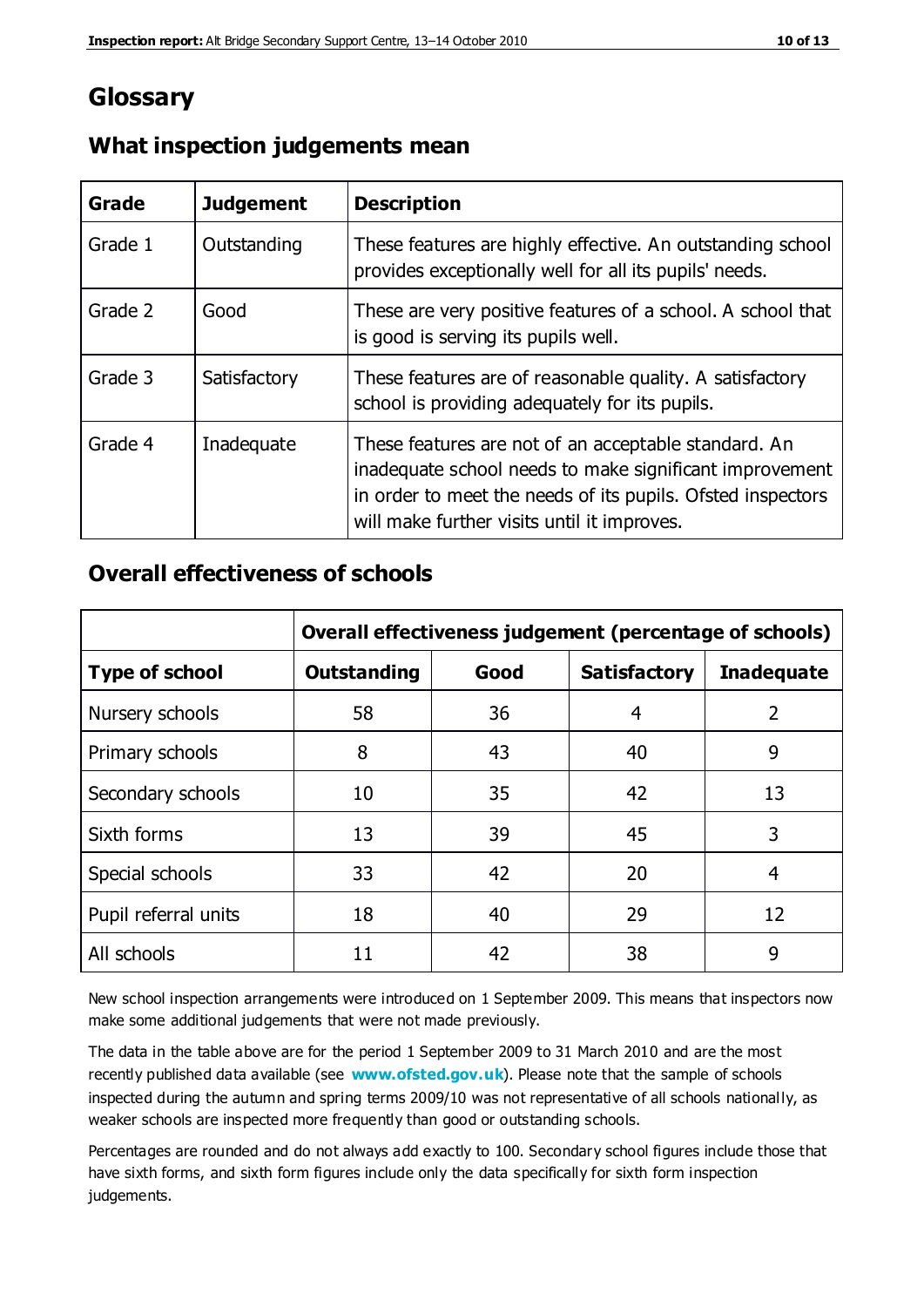## **Common terminology used by inspectors**

| Achievement:               | the progress and success of a pupil in their learning,<br>development or training.                                                                                                                                                          |  |  |
|----------------------------|---------------------------------------------------------------------------------------------------------------------------------------------------------------------------------------------------------------------------------------------|--|--|
| Attainment:                | the standard of the pupils' work shown by test and<br>examination results and in lessons.                                                                                                                                                   |  |  |
| Capacity to improve:       | the proven ability of the school to continue<br>improving. Inspectors base this judgement on what<br>the school has accomplished so far and on the quality<br>of its systems to maintain improvement.                                       |  |  |
| Leadership and management: | the contribution of all the staff with responsibilities,<br>not just the headteacher, to identifying priorities,<br>directing and motivating staff and running the school.                                                                  |  |  |
| Learning:                  | how well pupils acquire knowledge, develop their<br>understanding, learn and practise skills and are<br>developing their competence as learners.                                                                                            |  |  |
| Overall effectiveness:     | inspectors form a judgement on a school's overall<br>effectiveness based on the findings from their<br>inspection of the school. The following judgements,<br>in particular, influence what the overall effectiveness<br>judgement will be. |  |  |
|                            | The school's capacity for sustained<br>improvement.                                                                                                                                                                                         |  |  |
|                            | Outcomes for individuals and groups of pupils.                                                                                                                                                                                              |  |  |
|                            | The quality of teaching.                                                                                                                                                                                                                    |  |  |
|                            | The extent to which the curriculum meets<br>pupils' needs, including, where relevant,<br>through partnerships.                                                                                                                              |  |  |
|                            | The effectiveness of care, guidance and<br>support.                                                                                                                                                                                         |  |  |
| Progress:                  | the rate at which pupils are learning in lessons and<br>over longer periods of time. It is often measured by<br>comparing the pupils' attainment at the end of a key                                                                        |  |  |

stage with their attainment when they started.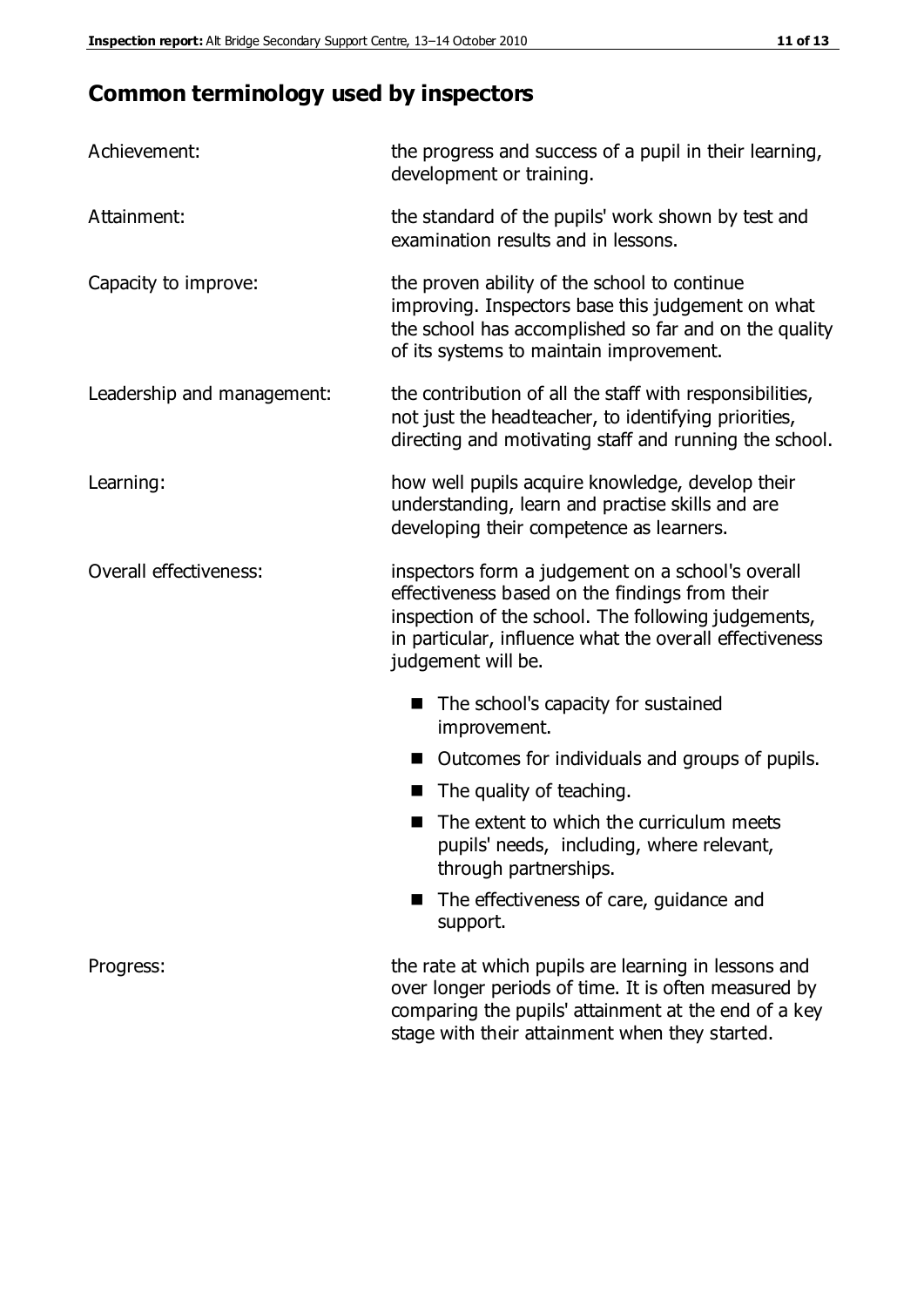#### **This letter is provided for the school, parents and carers to share with their children. It describes Ofsted's main findings from the inspection of their school.**

15 October 2010

#### Dear Students

#### **Inspection of Alt Bridge Secondary Support Centre, Liverpool, L36 7TA**

I want to thank you for welcoming my colleague and me into your school this week and for being so polite and courteous during the inspection. Thank you particularly to those of you who spoke with us and answered our questions about what you were learning in lessons or how much you enjoyed school. Alt Bridge is an outstanding school. These are some of the things we found out.

- You enjoy school and are happy there. Teachers and support assistants take excellent care of you and help you to feel safe.
- The school offers you a lot of opportunities to find out what you are good at and to try new things. They help you to be successful and gain awards. We were especially impressed that you won the Tate Liverpool Schools' Award and hope you will carry on looking for new and exciting things to do.
- You make good progress with your literacy, ICT and science skills and we have asked the school to help you to do just as well in mathematics.
- The school is extremely well led and we are very confident that your headteacher will continue to look for ways to make things even better for you.

Thank you again for all your help when we visited. We are very glad that most of you think it is important to continue your education by going on to college when you leave school and we wish you well for the future.

Yours sincerely

Mrs Hilary Ward Lead inspector